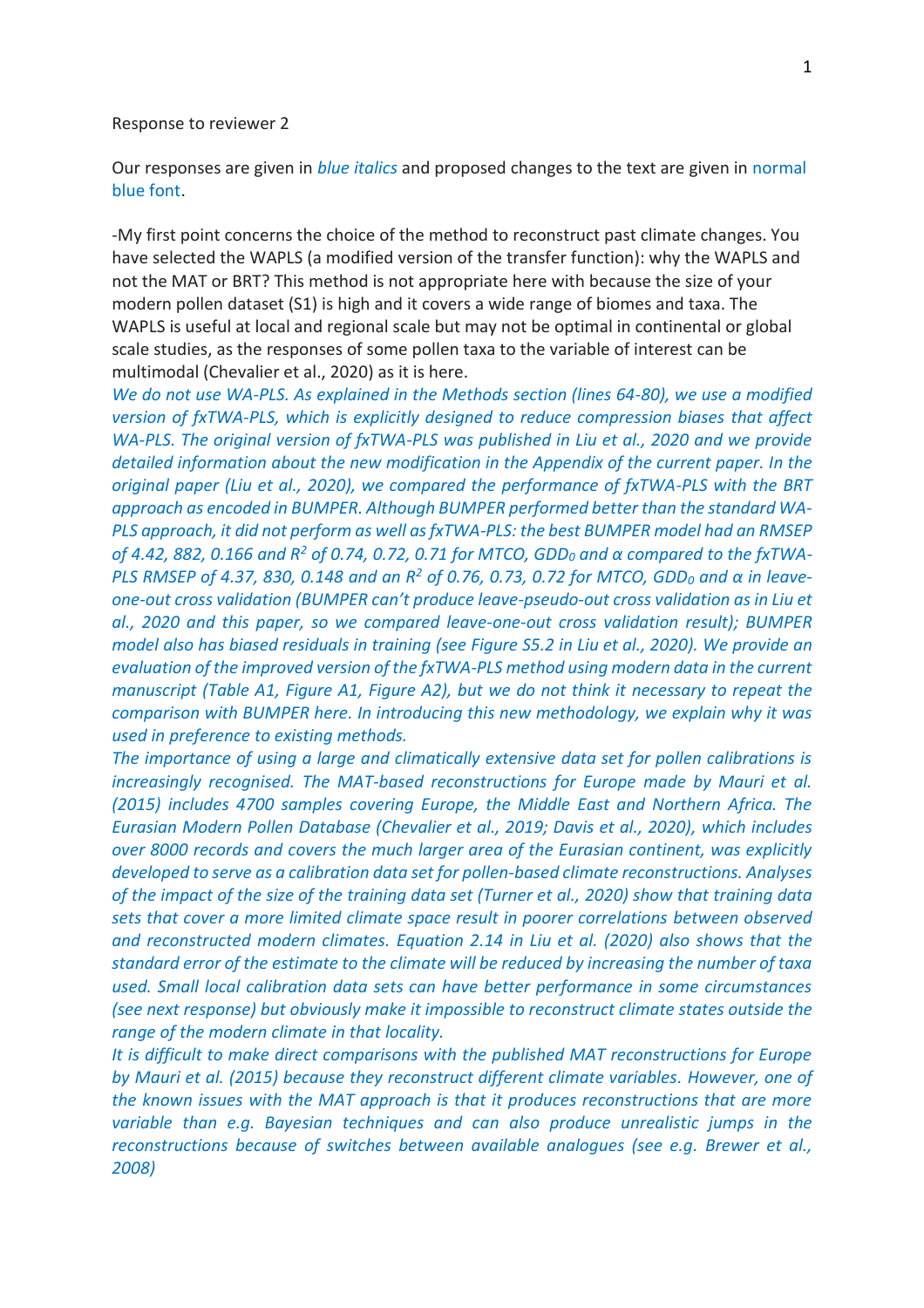*Multimodality in the response of pollen taxa to a specific climate variable often happens when there is inadequate sampling of the climate space (see e.g. Wei et al., 2020, Ecology), and to taxa with large tolerance and low abundance (see Supplementary Material 7 in Liu et al., 2020). In our original paper on fxTWA-PLS, we established that the multimodal peaks in abundance had almost no impact on the final climate reconstructions given the large number of taxa used (see Liu et al., 2020).*

Moreover, it's better to use a local calibration than a global one: global versus local calibrations (WAPLS) have been investigated in Dugerdil et al (2021). They show that WAPLS performs better for the local database than for global databases.

*For the reasons given above, we disagree that it is better to use a local calibration. The Dugerdil et al. (2021) paper shows that local calibration reduces the amplitude of the reconstructed climate changes compared to the global calibration. The reason that the local calibration gives a better result with WA-PLS is that the reconstructed climate is near to the 0-compression point in local calibration but far from the 0-compression point in global calibration. (see part 3c in Liu et al., 2020 for the explanation of 0-compression point.) The two 0-compression points can be very different in extreme climates, such as that examined by Dugerdil et al, and hence the difference between local calibration and global calibration shows up very clearly. However, the fact that they reduce the amplitude of climate changes indicates that the local calibration compresses the range of the reconstructions towards the central part of the climate range. This is exactly what out new method was designed to address and indeed the results shown in Appendix A show that there is reduced bias at the extremes of each climate variable. It is also interesting to note that the Dugerdil et al. paper shows that MAT performs less well than WA-PLS for the Mongolian and Baikal reconstructions.*

Moreover, in your study, the relative contributions of individual taxa to the reconstructions of MTCO, MTWA and alpha (Table S2) raises some questions: most of these taxa are very rare in the Iberian Peninsula Holocene pollen records (Parrotia, Huperzia, Dryas, Zelkova....). These taxa can be recorded in the modern pollen dataset but are not representative of Holocene south Mediterranean pollen records. In this frame, I strongly recommend to resize your modern pollen dataset (by excluding biomes not recorded in the fossil assemblages or by spatial selection) and to recalibrate the WAPLS with a smaller but more appropriate training set.

*The purpose of Table S2 is to illustrate the method since it shows the 10 most important taxa in the modern data set that contribute to making warmer/colder or wetter/drier reconstructions. It does not show the loadings of all the taxa that contribute to the reconstructions, only the top 10 in each category. We agree that some of the taxa in the current version are rare (although present in some samples) in the Holocene records for the Iberian Peninsula. For this reason, we have provided a new version in which we select the taxa that occur ≥ the median number of occurrences across samples and then show the top 10 of these taxa contributing to making reconstructions warmer/colder, wetter/drier. We have modified the caption describing this Figure, as follows:*

Table S2. Relative contributions of individual taxa to the reconstructions of mean temperature of the coldest month (MTCO), mean temperature of the warmest month (MTWA) and plantavailable moisture  $(\alpha)$ . The plots show the top 10 taxa for each end of the climate gradient after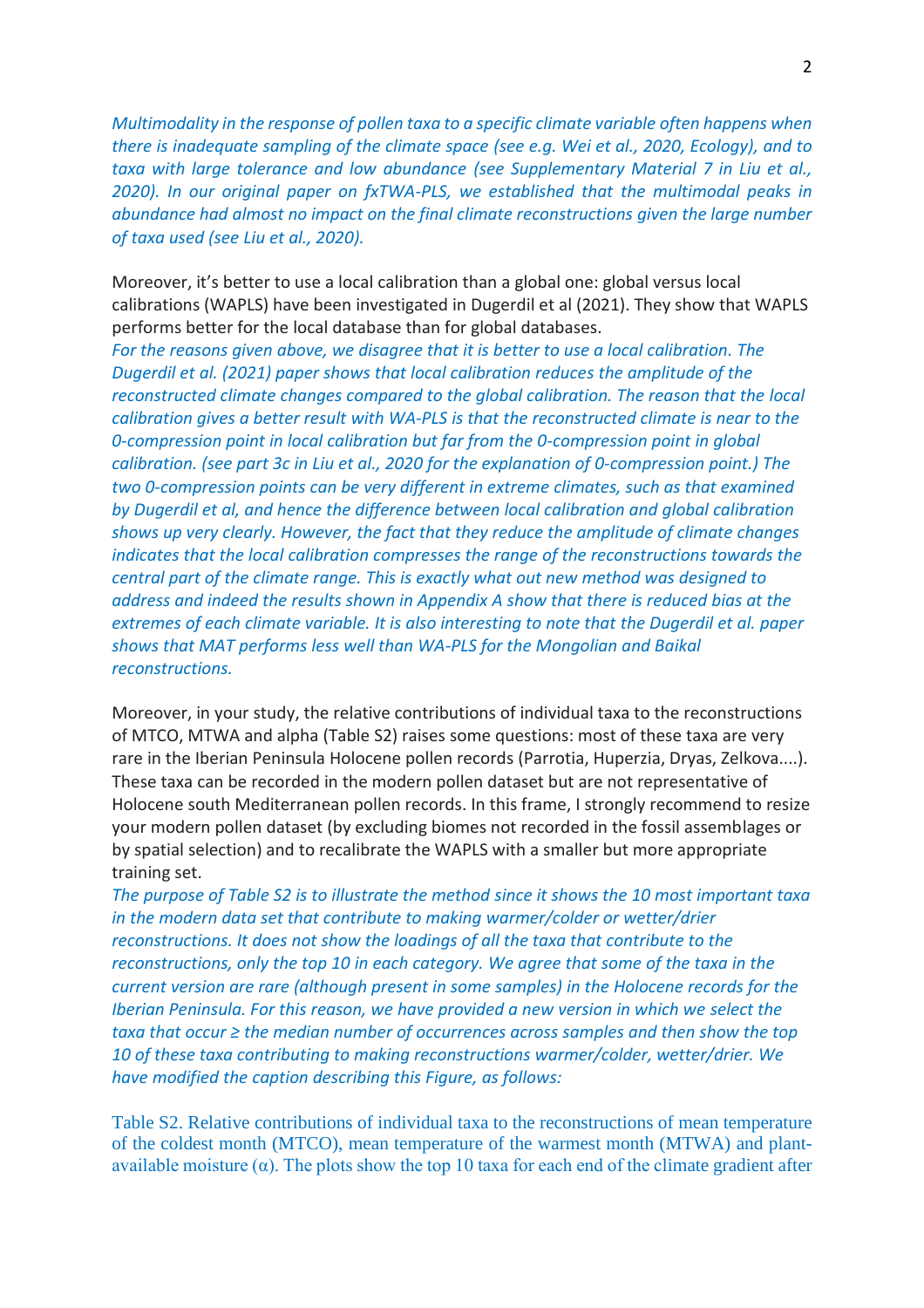first screening out taxa that are relatively rare (i.e. occur < the median number of occurrences of all taxa in the fossil pollen record, which is 178 samples).

|                    | <b>MTCO</b>          | <b>MTWA</b>    |                   | $\alpha$          |
|--------------------|----------------------|----------------|-------------------|-------------------|
| Increasing<br>cold | <b>Abies</b>         | Ilex           | Increasing<br>wet | <b>Myrica</b>     |
|                    | Tilia                | Taxus          |                   | Taxus             |
|                    | Thalictrum           | Saxifragaceae  |                   | Ilex              |
|                    | Betula               | Myrica         |                   | Calluna           |
|                    | Onagraceae           | Orobanchaceae  |                   | Orobanchaceae     |
|                    | Ericaceae            | Calluna        |                   | Sorbus            |
|                    | Lycopodium           | Potentilla     |                   | Potentilla        |
|                    | Salix                | Onagraceae     |                   | Betula            |
|                    | <b>Ulmus</b>         | Sorbus         |                   | Onagraceae        |
|                    | Orobanchaceae        | Salix          |                   | Ericaceae         |
|                    |                      |                |                   |                   |
| Increasing         | Quercus.intermediate | Amaranthaceae  | Increasing        | Olea              |
| warm               | Phillyrea            | Myrtaceae      | dry               | Myrtaceae         |
|                    | Cistaceae            | Cistus         |                   | Quercus.evergreen |
|                    | Oleaceae             | Amaryllidaceae |                   | Pistacia          |
|                    | Cistus               | Phillyrea      |                   | Cistaceae         |
|                    | <b>Arbutus</b>       | Pistacia       |                   | Amaryllidaceae    |
|                    | Pistacia             | Ephedra        |                   | Cistus            |
|                    | Myrtaceae            | Thymelaeaceae  |                   | Ephedra           |
|                    | Ilex                 | Tamarix        |                   | Tamarix           |
|                    | Thymelaeaceae        | Oleaceae       |                   | Thymelaeaceae     |

| The new version is shown below: |  |  |
|---------------------------------|--|--|
|---------------------------------|--|--|

*Obviously, taxa that are not present in the fossil samples do not contribute to the climate reconstructions for these samples. The inclusion of these taxa in the training data set does not impact the reconstructions for the fossil samples from Iberia. Similarly, the rare taxa in the Iberian fossil samples, even if they are strongly weighted towards one end of a climate gradient, will not contribute significantly to the climate reconstructions.* 

*We have already explained why we do not think it necessary to use a smaller modern pollen data set. We would also like to point out that it is not possible to exclude modern samples from biomes that are not recorded in the fossil assemblages because this requires that the biomes present are known a priori.*

Another way could be you need to validate your results by using another climate reconstruction method (MAT, BRT, RF for example) cf Salonen et al. works. *Comparison with other reconstruction methods does not provide a validation of the results. While several papers have used multiple reconstruction techniques at individual sites, these generally show that there are differences in the reconstructions based on different methods (see e.g. Brewer et al., 2008; Sinopoli et al., 2019) but cannot determine which is more correct except through comparison of goodness-of-fit and errors with the modern training data. As pointed out by Chevalier et al (2020) in their review of pollen-based climate reconstruction techniques, the primary purpose of using multiple techniques is to compare the methodologies rather than to determine which reconstructions are more accurate.*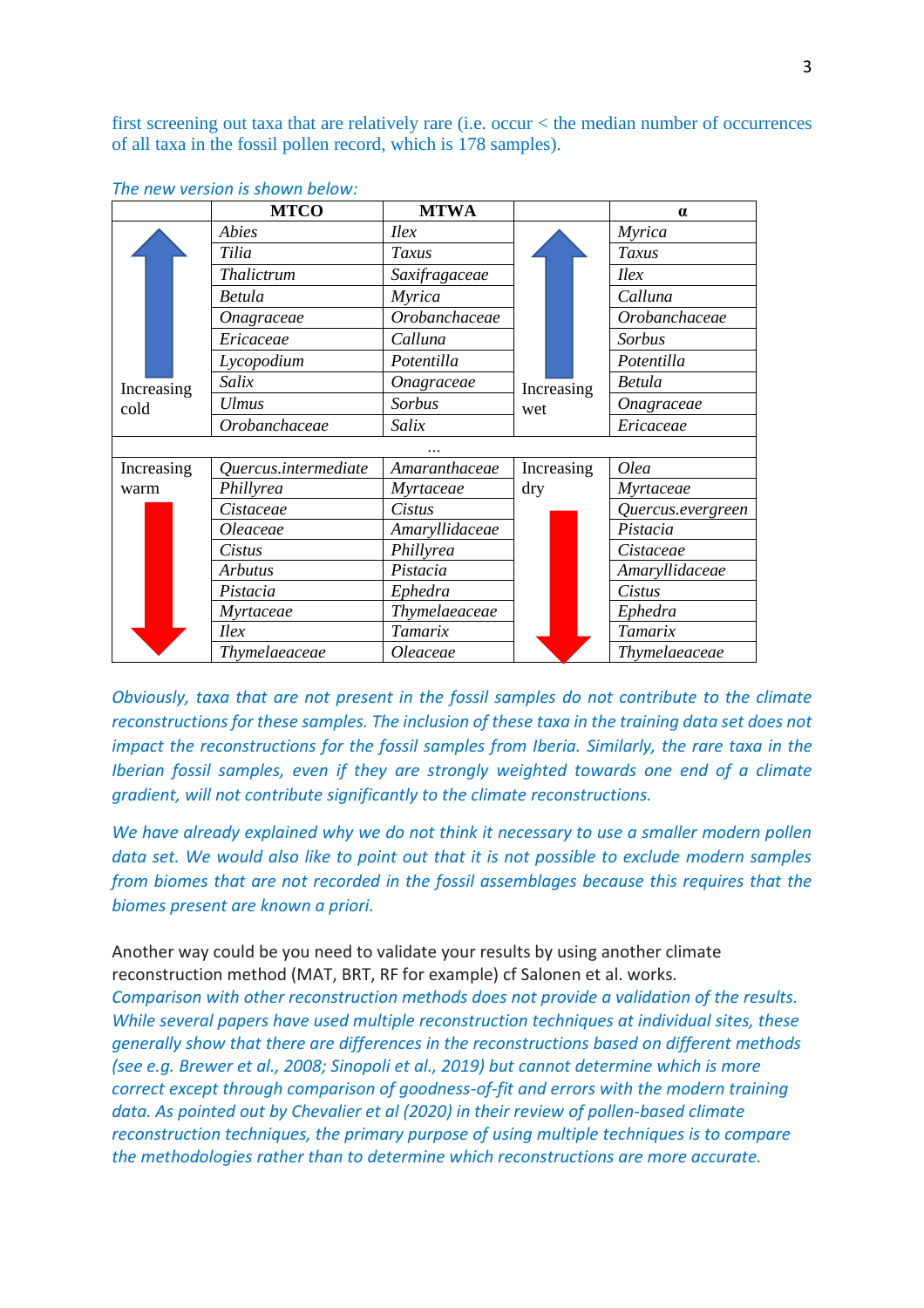*As we state in response to a previous comment, we compared the original version of fxTWA-PLS with BUMPER, which is a BRT approach, and have shown that our method produces better results. The modified version used in the current manuscript reduces compression bias even further and has better performance than our original version. Therefore, it's better to BUMPER reconstructions. Note that we compared our modified version and the original version based on leave-pseudo-out cross validation (see Appendix A), however, BUMPER can't produce leave-pseudo-out cross validation as in Liu et al. (2020) and this paper, so we compared leaveone-out cross validation result in Liu et al., 2020. Leave-one-out cross validation has inflated statistics than leave-pseudo-out cross validation, so the values of R<sup>2</sup> , RMSEP and compression are not directly comparable between the leave-one-out BUMPER results in Liu et al. (2020) and the leave-pseudo-out modified fxTWA-PLS results in this paper.*

*We agree with the reviewer that it would be useful to make it very clear why we have chosen to use fxTWA-PLS instead of alternative methods, and we have therefore added text at the beginning of the methods section to clarify this and modified the current first paragraph to link it to the new text better, as follows:*

Multiple techniques have been developed to make quantitative climate reconstructions from pollen (see reviews in Bartlein et al., 2011; Salonenen et al., 2011; Chevalier et al., 2020). Modern analogue techniques (MAT: Overpeck et al., 1985) tend to produce rapid shifts in reconstructed values corresponding to changes in the selection of the specific analogue samples, although this tendency is less marked in the conceptually analogous response surface technique (Bartlein et al., 1986). Regression-based techniques, including weighted averaging methods such as Weighted Average Partial Least-Square (WA-PLS: ter Braak and Juggins, 1993), do not produce step-changes in the reconstructions but suffer from the tendency to compress the reconstructions towards the central part of the sampled climate range. However, this tendency can be substantially reduced by accounting for the sampling frequency (fx) and the climate tolerance of the pollen taxa present in the training data set (fxTWA-PLS: Liu et al., 2020). Bayesian approaches have also been applied to derive climate reconstructions from pollen assemblages (Peyron et al., 1998). However, comparison of fxTWA-PLS with the Bayesian model BUMPER (Holden et al., 2017), shows that fxTWA-PLS performs better in capturing the climate of the modern training data set from Europe (Liu et al., 2020).

Although fxTWA-PLS has clear advantages over other quantitative reconstructions techniques, there is still a slight tendency towards compression. We have therefore made a further modification to the approach as described in Liu et al. (2020). In the original version of fxTWA-PLS, the fx correction is applied as a weight with the form of  $1/fx^2$  in the regression (step 7 in Table 1 in Liu et al., 2020). Here (see Appendix A) we make a further modification of fxTWA-PLS by (a) applying the fx correction separately in both the taxon calculation and the regression (step 2 and 7 in Table 1 in Liu et al., 2020) as a weight with the form of 1/fx and (b) applying P-splines smoothing (Eilers and Marx, 2021) in order to reduce the dependence of the fx estimation on bin width. The modified version further reduces the biases at the extremes of the sampled climate range. We used this modified version of fxTWA-PLS to reconstruct three climate variables: mean temperature of the coldest month (MTCO), mean temperature of the warmest month (MTWA) and plant-available moisture represented by α, an estimate of the ratio of actual evapotranspiration to equilibrium evapotranspiration. The individual and joint effects of MTCO, MTWA and α were tested explicitly using canonical correspondence analysis (CCA).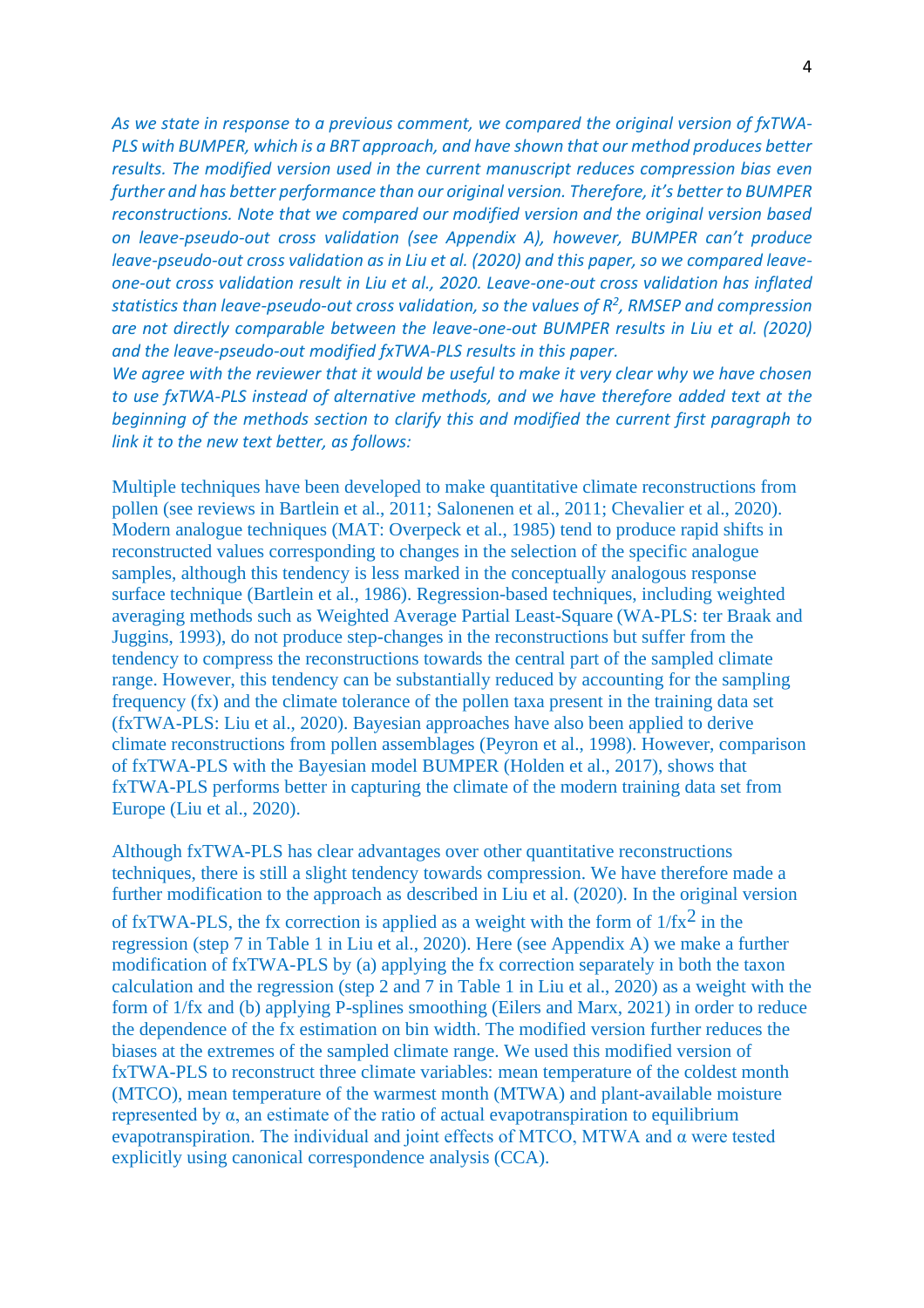## *Additional references:*

- Bartlein PJ, Prentice IC, Webb T III (1986) Climatic response surfaces from pollen data for some eastern North American taxa. J Biogeogr 13:35–57
- Chevalier, M., Davis, B.A.S., Heiri, O., Seppä, H., Chase, B.M., Gajewski, K., Lacourse, T., Telford, R.J., Finsinger, W., Guiot, J., Kühl, N., Maezumi, S.Y., Tipton, J.R., Carter, V.A., Brussel, T., Phelps, L.N., Dawson, A., Zanon, M., Vallé, F., Nolan, C., Mauri, A., de Vernal, A., Izumi, K., Holmström, L., Marsicek, J., Goring, S., Sommer, P.S., Chaput, M., Kupriyanov, D., 2020. Pollen-based climate reconstruction techniques for late Quaternary studies, Earth-Science Reviews, 210, 103384, https://doi.org/10.1016/j.earscirev.2020.103384.
- Holden PB, Birks HJB, Brooks SJ, Bush MB, Hwang GM, Matthews-Bird F, Valencia BG, van Woesik R. 2017 BUMPER v1.0: a Bayesian user-friendly model for palaeoenvironmental reconstruction. *Geosci. Model Dev.* **10**, 483–498. (doi:10.5194/gmd-10-483-2017)
- Overpeck JT, Webb T III, Prentice IC (1985) Quantitative interpretation of fossil pollen spectra: dissimilarity coefficients and the method of modern analogs. Quat Res 23:87–108
- Peyron O, Guiot J, Cheddadi R, Tarasov P, Reille M, de Beaulieu J-L, Bottema S, Andrieu V (1998) Climatic reconstruction in Europe for 18000 yr BP from pollen data. Quat Res 49:183–196
- Salonen JS, Ilvonen L, Seppä H, Holmström L, Telford RJ, Gaidamavic`ius A, Stanc`ikaite` M, Subetto D. 2011 Comparing different calibration methods (WA/WA-PLS regression and Bayesian modelling) and different-sized calibration sets in pollenbased quantitative climate reconstruction. *Holocene* **22**, 413–424. (doi:10.1177/0959683611425548)
- ter Braak CJF, Juggins S. 1993 Weighted averaging partial least squares regression (WA-PLS): an improved method for reconstructing environmental variables from species assemblages. *Hydrobiologia* **269**, 485–502. (doi:10.1007/BF00028046)

- I strongly recommend to add also regional composite panels (north, central, south?) of temperature and alpha changes instead of a unique composite curve (fig. 3). Regional climate patterns are important (fig 2) and the signal is too averaged if you only look at composite curves. You may miss important signal, so add a discussion about the additional panels and the regional patterns.

*Figure 2 provides a summary of the results at individual sites. We have provided composite curves for the Iberian Peninsula to test explicit hypotheses about the controls of climate changes during the Holocene. While we agree that there might be interesting local patterns, there are good reasons for not making composites for smaller arbitrarily defined areas. Firstly, there is the question of how to divide Iberia into coherent regions: the current climate does not show straightforward north-south, east-west patterns. Furthermore, as we show in our analysis of the changes in moisture gradients, the appropriate coherent regions today would not necessarily be coherent in the past. Secondly, composites based on a limited number of sites will be inherently noisier. We will expand the section describing the construction of the composite curves in the Methods to clarify the purpose of these, as follows:*

In addition to examining the reconstructions for individual sites, we constructed composite curves for the Iberian Peninsula as a whole. The composite curves provide a way of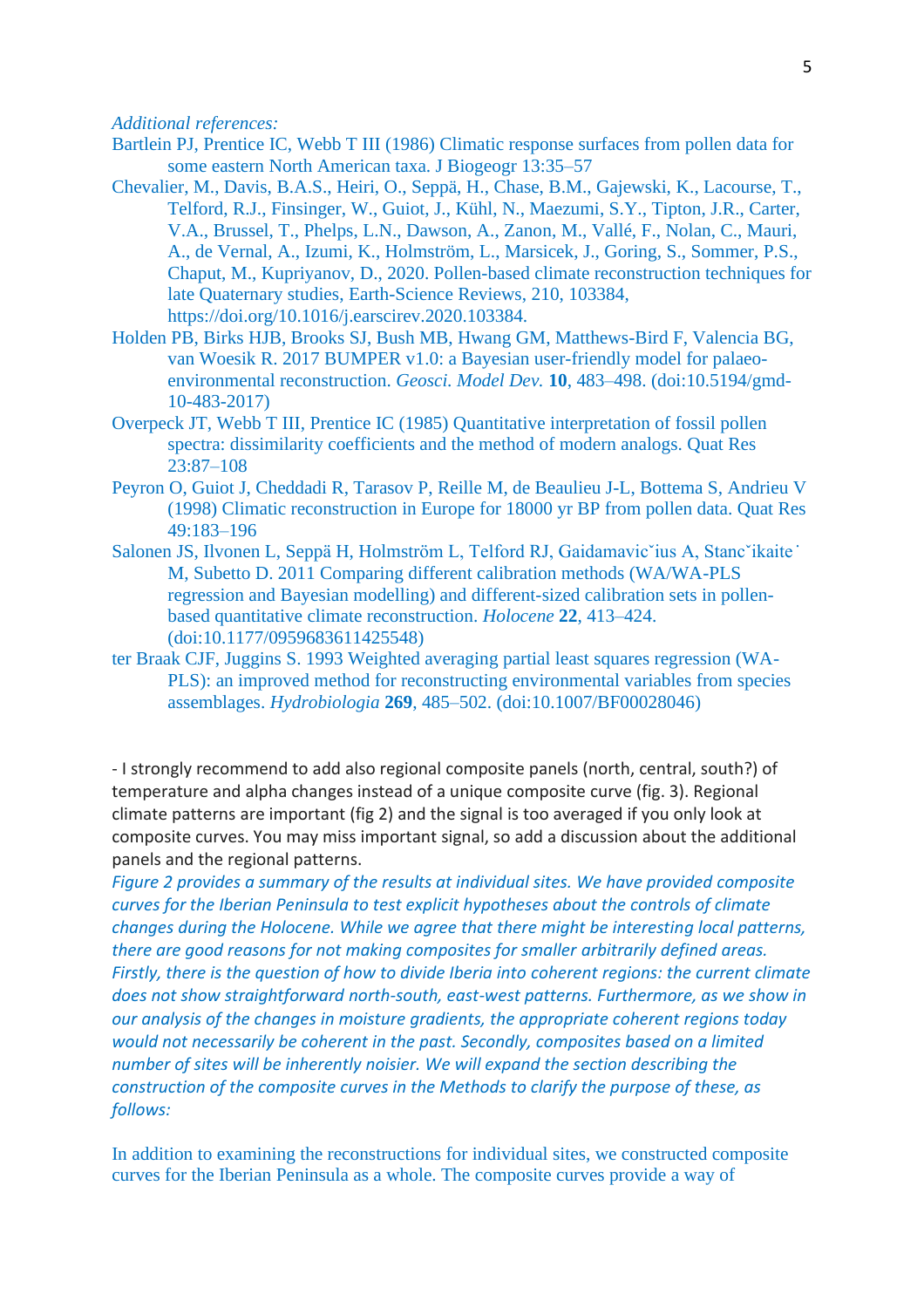comparing the relationship between trends in the reconstructed climate changes and insolation changes. The curves were constructed after binning the site-based reconstructions using  $\pm$  500-year bins. We did 1000 bootstrap resampling of the reconstructed climate values in each  $\pm$  500-year bin to avoid the influence of a single value or a single site on the mean climate value in this bin, and use the standard deviation of the 1000 values to represent the uncertainty of the mean climate value. We constructed linear regression plots to examine the longitudinal and elevational patterns in the reconstructed climate variables, and assessed the significance of differences in these trends through time compared to the most recent bin (0.5  $ka \pm 500$  years) based on *p* values, with the customary threshold of 0.05. We then compared the climate trends with changes in summer and winter insolation.

- I first suggest to better highlight the innovative side of this study. Your work and those of Tarroso et al (2016) (not cited in your paper!) focus on the reconstruction of the climate (temperature and precipitation) in Iberian Peninsula during the last 15000 years from pollen data. What's new in your paper?

*The differences between our paper and the Tarroso et al. (2016) paper are (a) that we use a larger number of sites for the reconstructions, (b) we use a better reconstruction technique, and (c) they show no Holocene signal in temperature after 9 ka although they do show a trend in precipitation. In response to another comment, we have now added a comparison of the Tarroso et al reconstructions with our reconstructions and the other reconstructions available for Iberia. The principle focus of our paper, however, is to use reconstructions to investigate postulated changes in the west-east gradient of temperature and moisture (here represented by α, ratio of actual evapotranspiration to equilibrium evapotranspiration, rather than precipitation) through time. This focus is encapsulated in the title (Holocene climates of the Iberian Peninsula: pollen-based reconstructions of changes in the west-east gradient of temperature and moisture) and we discuss the nature of this gradient and the evidence for changes in the Holocene in the first paragraph of the Introduction. However, since this was obviously insufficiently clear to the reviewer, we will modify the final paragraph of the Introduction to be more explicit about this, as follows:*

Here we re-examine the trends in summer and winter temperature and plant-available moisture through the Holocene across Iberia, using a new and relatively comprehensive compilation of pollen data (Shen et al., 2021) with age models based on the latest radiocarbon calibration curve (IntCal20: Reimer et al., 2020). We explicitly test whether there are significant differences in the west-east gradient of moisture and temperature through time. We then analyse the relationships between the changes in the three climate variables and how trends in these variables are related to external climate forcing. These analyses allow us to confirm that the west-east gradient in moisture was less steep during the mid-Holocene and indicate the importance of changes in atmospheric circulation in explaining observed patterns of climate change across the region.

- The paragraph on the modern pollen dataset is too short given that the accuracy of the modern pollen dataset is very important in transfer functions. The ref given for the modern pollen dataset (Harrison, 2019) is not a paper, so more details are needed; how do you calculate the climate parameters? Wordclim1, 2? Chelsea? How do you calculate alpha, which ref?

*The Harrison, 2019 reference is to the modern pollen data set that we used, and the contents of that data set are described in the readme file. Please see response below about the*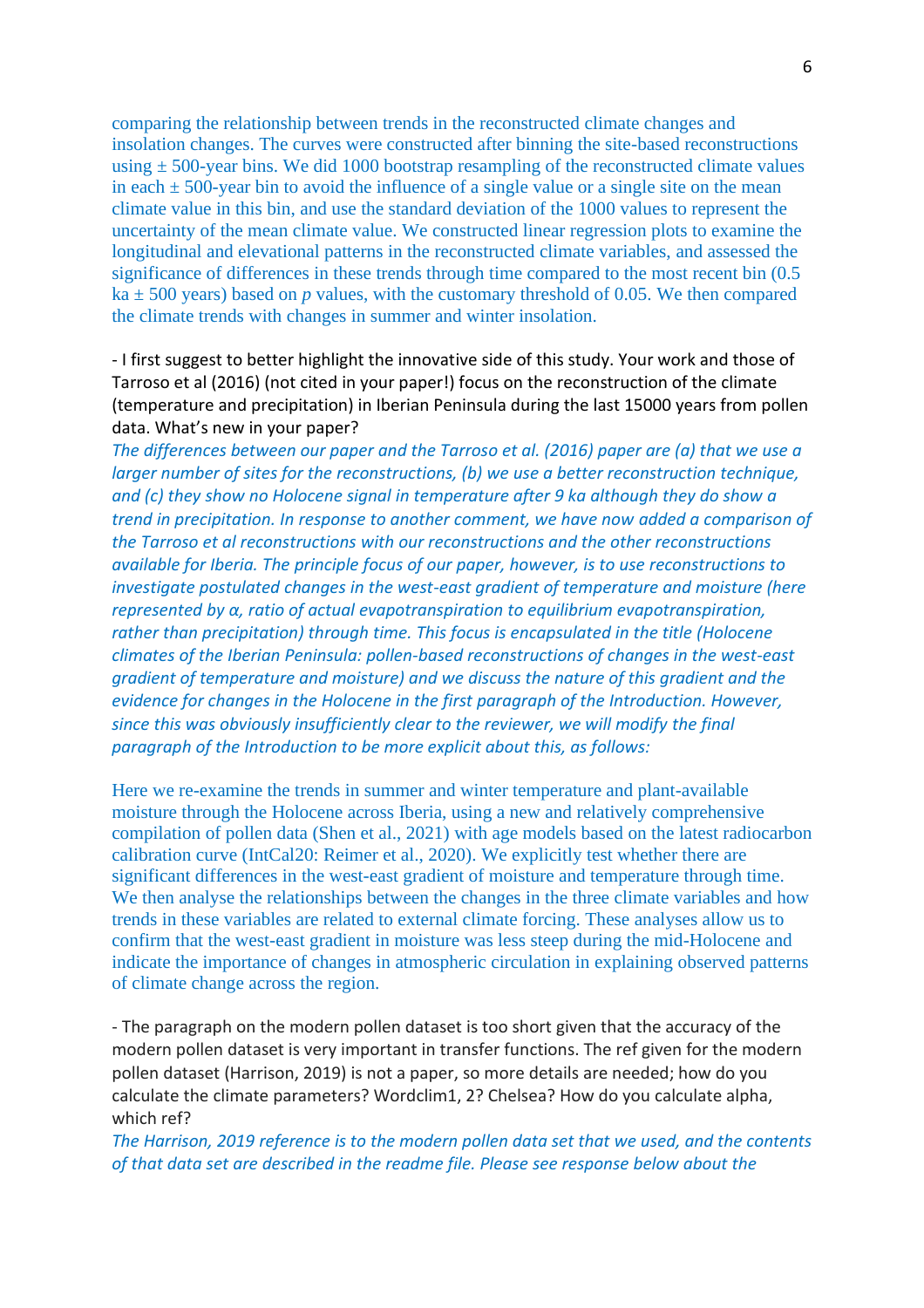# *calculation of α, and also the expanded text describing the climate data set. We will also expand the description of the SMPDS as follows:*

The modern pollen training dataset was derived from the SPECIAL Modern Pollen Data Set (SMPDS: Harrison, 2019). The SMPDS consists of relative abundance records from 6458 terrestrial sites from Europe, northern Africa, the Middle East and northern Eurasia (SI Figure S1) assembled from multiple different published sources. The pollen records were taxonomically standardized, and filtered (as recommended by Chevalier et al, 2020) to remove obligate aquatics, insectivorous species, introduced species, and taxa that only occur in cultivation. Taxa (mainly herbaceous) with only sporadic occurrences were amalgamated to higher taxonomic levels (genus, sub-family or family) after ensuring consistency with their distribution in climate space. As a result of these amalgamations, the SMPDS contains data on 247 pollen taxa. For our analysis, we use the 195 taxa that occur at more than 10 sites.

## *New reference:*

Chevalier, M., Davis, B.A.S., Heiri, O., Seppä, H., Chase, B.M., Gajewski, K., Lacourse, T., Telford, R.J., Finsinger, W., Guiot, J., Kühl, N., Maezumi, S.Y., Tipton, J.R., Carter, V.A., Brussel, T., Phelps, L.N., Dawson, A., Zanon, M., Vallé, F., Nolan, C., Mauri, A., de Vernal, A., Izumi, K., Holmström, L., Marsicek, J., Goring, S., Sommer, P.S., Chaput, M., Dmitry Kupriyanov, D., 2020. Pollen-based climate reconstruction techniques for late Quaternary studies. Earth-Science Reviews 210: 103384

Please add modern values of MTCO and MTWA as you did for alpha (S1). Moreover, the figure with climate values of the training set must be included in the text, not in the Supplementary.

*We have added two new panels to the Supplementary figure showing the modern values of MTCO and MTWA at the sites in the training data set.*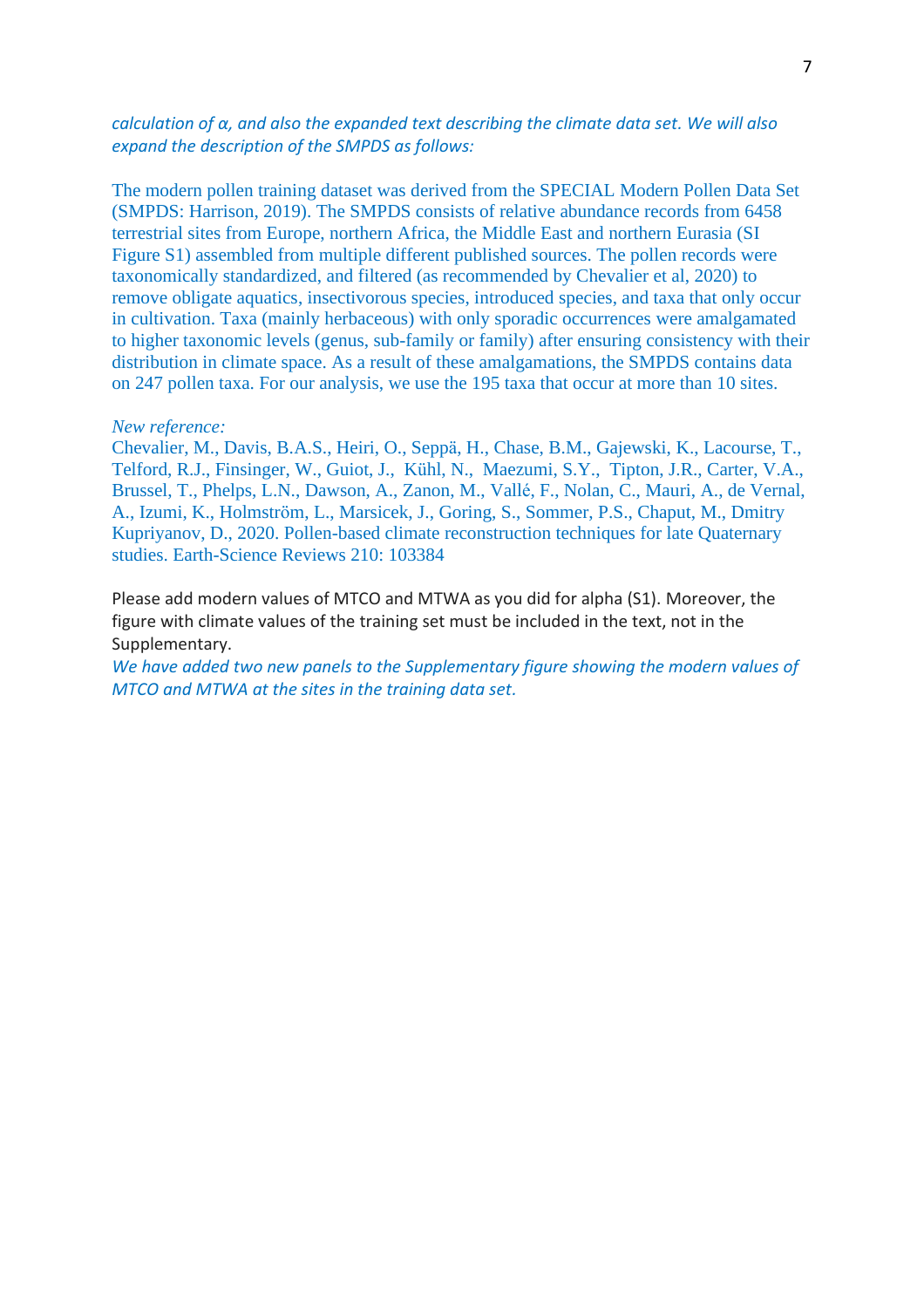

*Rather than moving these figures into the main text, which would not be appropriate given the focus of our paper, we have added a new two-panel figure showing the sites in climate space described by MTCO and MTWA, and MTWA and α respectively. This will now be Figure 1 and we will re-number the other figures accordingly.*

Figure 1. Climate space represented by mean temperature of the coldest month (MTCO), mean temperature of the warmest month (MTWA), and plant-available moisture as represented by α, an estimate of the ratio of actual evapotranspiration to equilibrium evapotranspiration. The grey points show climate values for a rectangular area  $(21^{\circ} W \sim 150^{\circ}$ E, 29° N ~ 82° N) enclosing the SMPDS data set, derived from the Climate Research Unit CRU CL 2.0 database (New et al., 2002). The black points show climate values of the SMPDS dataset. The red points show climate values of the Iberian Peninsula region in the SMPDS dataset.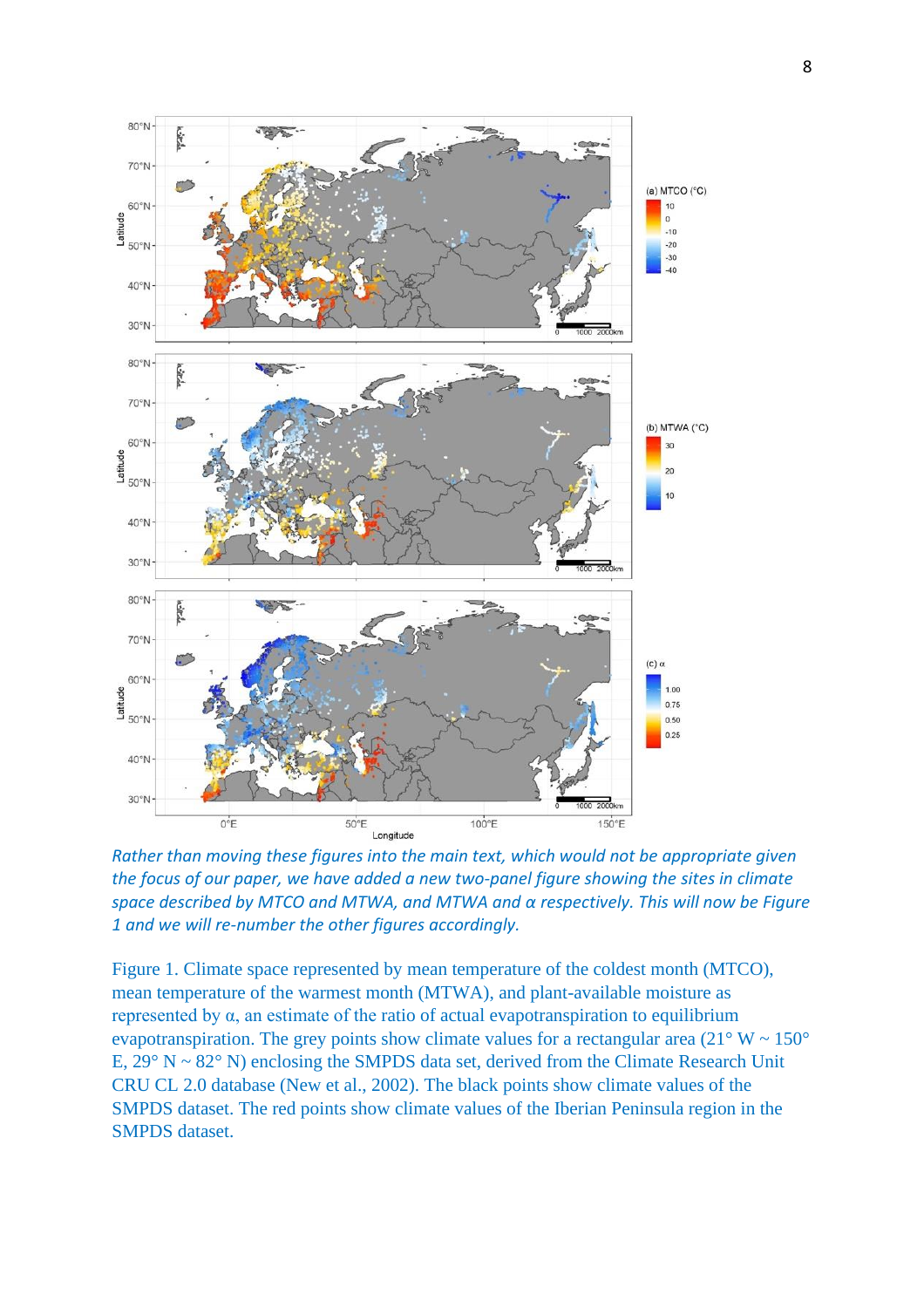

*We have expanded the text describing the climate data as follows:*

Modern climate data at each of the sites in the training data set were obtained from Harrison (2019). This data set contains climate reconstructions of MTCO, growing degree days above a baseline of  $0^{\circ}$  C (GDD<sub>0</sub>) and a moisture index (MI), defined as the ratio of annual precipitation to annual potential evapotranspiration. The climate at each site was obtained using geographically-weighted regression of the CRU CL v2.0 gridded dataset of modern (1961-1990) surface climate at 10 arc minute resolution (New et al., 2002) in order to correct for elevation differences between each pollen site and the corresponding grid cell. The geographically-weighted regression used a fixed bandwidth kernel of 1.06 ° (~140km) to optimize model diagnostics and reduce spatial clustering of residuals relative to other bandwidths. The climate of each pollen site was then estimated based on its longitude, latitude, and elevation. MTCO and GDD<sub>0</sub> was taken directly from the GWR regression and MI was calculated for each pollen site using code modified from SPLASH v1.0 (Davis et al., 2017) based on daily values of precipitation, temperature and sunshine hours again obtained using a mean-conserving interpolation of the monthly values of each. For this application, we used MTCO directly from the data set but calculated MTWA from MTCO and GDD<sub>0</sub>, based on the relationship between MTCO, MTWA and GDD<sup>0</sup> given by Appendix 2 of Wei et al. (2021). We derived  $\alpha$  from MI following Liu et al. (2020). The modern training data set provides records spanning a range of MTCO from – 42.4 °C to 14.8 °C, of MTWA from 4.2 °C to 33.5 °C, and of α from 0.04 to 1.25 (Figure 1, SI Figure 1).

#### *Additional references:*

- Davis, T. W., I. C. Prentice, B. D. Stocker, R. T. Thomas, R. J. Whitley, H. Wang, B. J. Evans, A. V. Gallego-Sala, M. T. Sykes, and W. Cramer. 2017 Simple process-led algorithms for simulating habitats (SPLASH v.1.0): Robust indices of radiation, evapotranspiration and plant-available moisture. *Geoscientific Model Development* **10**: 689-708,<https://doi.org/10.5194/gmd-10-689-2017>
- New M., Lister D., Hulme M., Makin I., 2002. A high-resolution data set of surface climate over global land areas. Climate Research 21, 1–25. https://doi.org/10.3354/cr021001.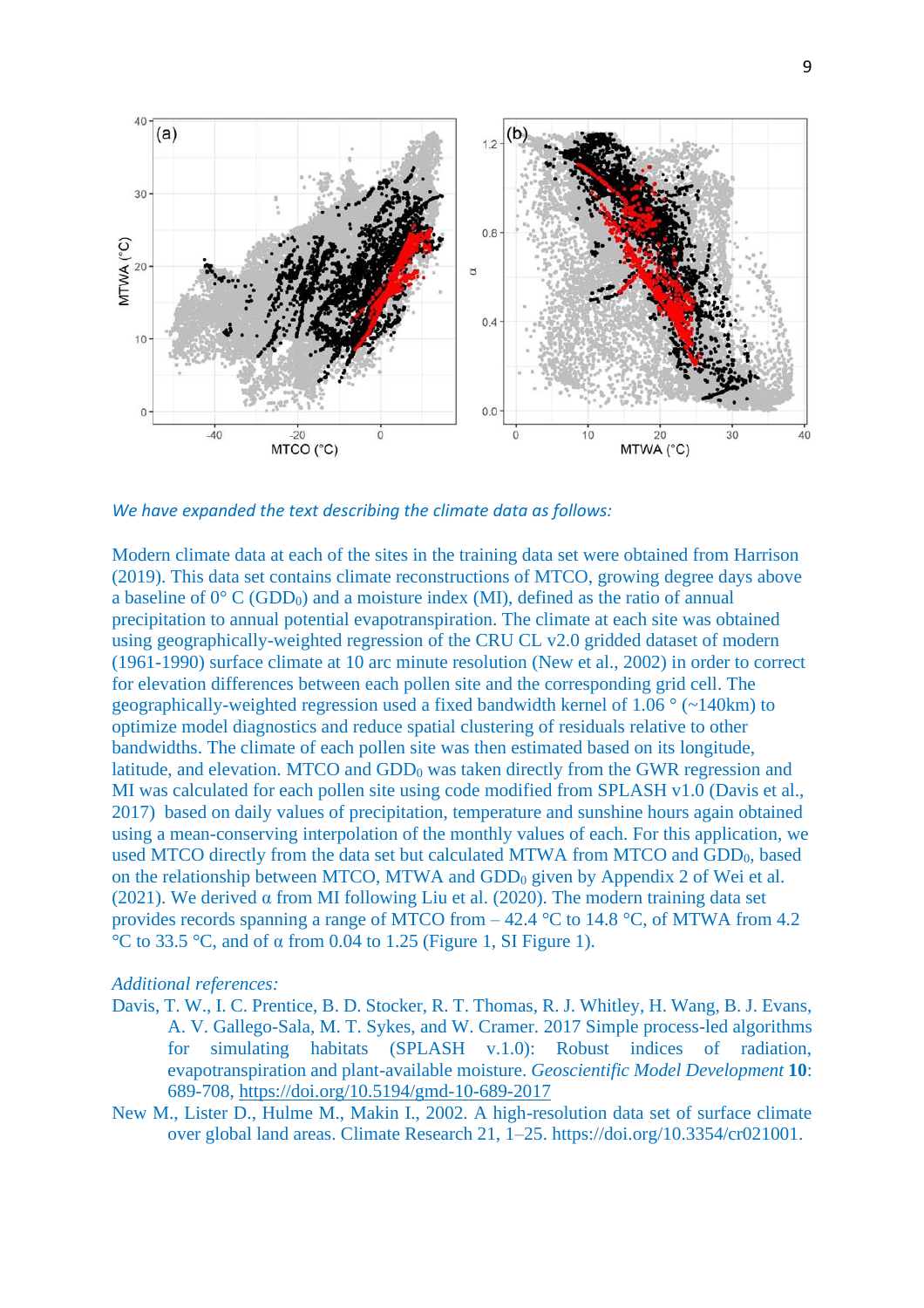- The paragraph on the fossil pollen dataset is also too short. In the ref cited for the fossil dataset (Shen et al., 2021 CPD) I just found a list of the taxa in the supplementary. It's not enough. Data have been extracted from Neotoma, Pangea, EPD?

*We should have provided a full reference for the data set rather than saying where we obtained it. The data set description now provides information on whether the data were obtained from the original authors or from a public-access data set.* 

The fossil pollen data from the Iberian Peninsula were compiled by Shen et al. (2021) and the data set (Harrison et al., 2021) was obtained from https://doi.org/10.17864/1947.000343. The taxonomy used by Shen et al. (2021) is consistent with that employed in the SMPDS. Shen et al. (2021) provides consistent age models for all the records based on the IntCal20 calibration curve (Reimer et al., 2020) and the BACON Bayesian age-modelling tool (Blaauw et al., 2021; Blaauw and Christeny, 2011) using the supervised modelling approach implemented in the ageR package (Villegas-Diaz et al, 2021). We excluded individual pollen samples with large uncertainties (standard error larger than 100 years) on the attributed in the new age model. As a result, the climate reconstructions are based on a fossil data set of 7294 pollen samples from 117 records covering part or all of the last 12,000 years (Figure 2), with 42 individual records provided by the original authors, 73 records obtained from the European Pollen Database (EPD, www.europeanpollendatabase.net) and 2 records from PANGAEA (www.pangaea.de/). Details of the records are given in SI Table S1. The average temporal resolution of these records is 101 years. We then excluded a few samples where the reconstructed values of α exceed the natural limit of 0 and 1.26. Finally, 7121 samples from 117 records are used for the analyses of the climate reconstructions.

# *The revised version of Table S1 in this paper and the Supplementary to the Shen et al. paper now provide a list of sites, the source for each site and the original references.*

The description of the data sources of fossil pollen used to reconstruct the climate in the Iberian Peninsula (table S1) must be included directly here in the text and not in supplementary material. Table S1 must be updated with the origin of fossil pollen records: for each site, please add the references of the papers, information about the number of 14C date available, and the temporal range covered as for example, 8000-2000 cal yrs BP (not clear as it is in table S1: what does length mean?).

*We do not think it is necessary to move this large table from the Supplementary into the main text, particularly since we have expanded it as suggested by the reviewer. We have added the source of each record and the publications to Table S1 (as in the Supplementary to Shen et al., 2021). We have also added the number of dating points used to construct the age models - noting that some of these sites have other types of date than radiocarbon. We emphasised the length of the period covered and the number of samples available in the original version of this table because this is important for temporal resolution. However, we have now added the start and end dates of each record.* 

There is a lack of comparison of your results with the climate parameters available in the Mediterranean area: the study of Tarroso et al (2016) for Iberian Peninsula of course, Dormoy et al (2009), Combourieu-Nebout et al., (2013), Di Rita et al (2018), Jalali et al. (2016) for south Spain and western Mediterranean. It's important to add the curves of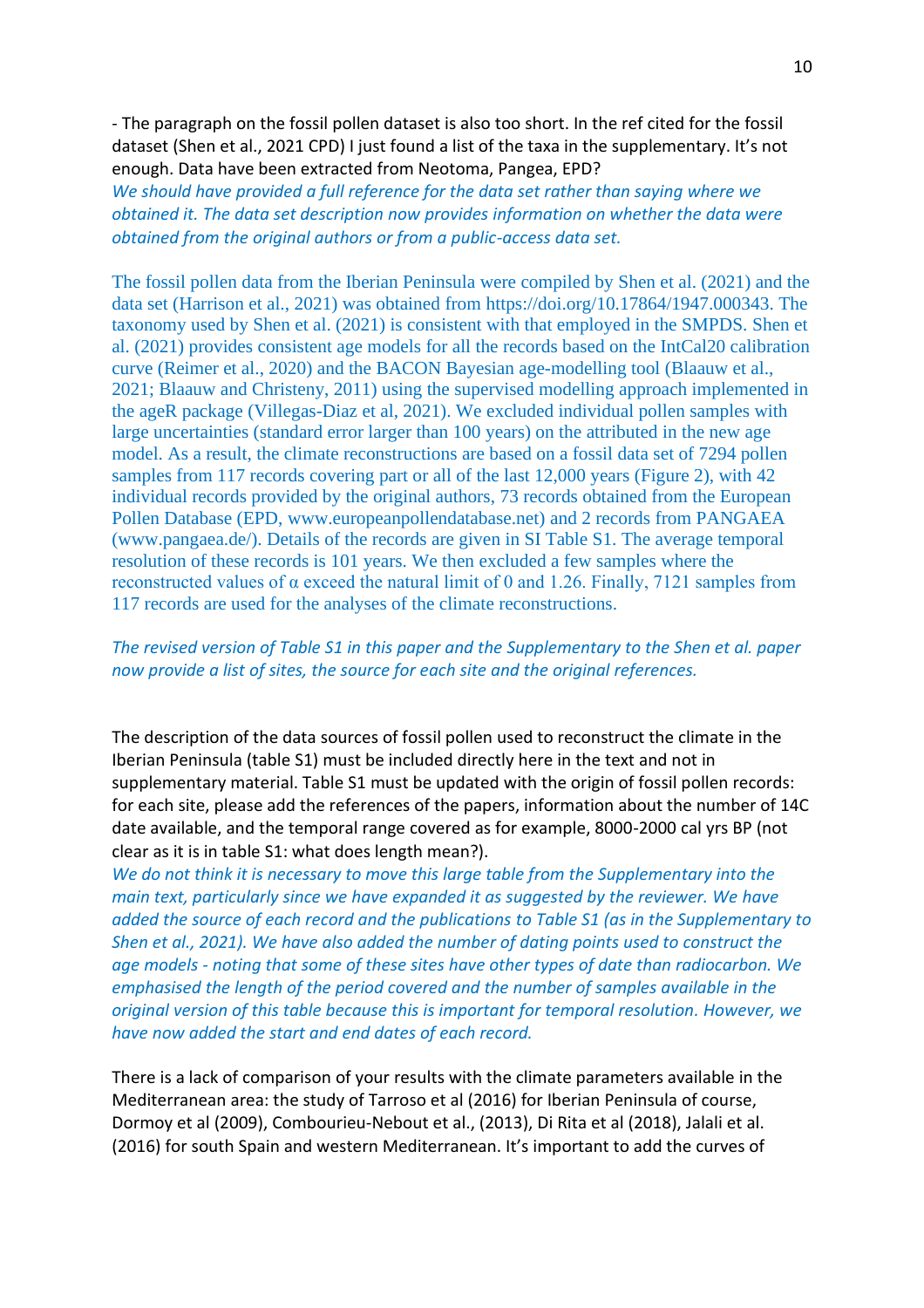Tarroso et al., (2016) which are based on another climate reconstruction method (the PDF) in your figure to discuss regional patterns.

*We did not originally include the Tarroso et al. (2016) paper because they show almost no change in either MTWA or MTCO during 9 ~ 3 ka. We suspect that this is a problem with the methodology - in that the modern distribution data is based on species occurrence data from Atlas Florae Europeae or the Global Biodiversity Information Facility (GBIF), both of which have incomplete coverage. Although they validated the PDFs using core top data from the 31 sites, they did not perform a wider validation using surface samples e.g. from the European Modern Pollen Dataset. Nevertheless, we are happy to cite this paper as a source of quantitative climate reconstructions for the region (and we will also take the opportunity to mention the Kaufman et al data set that we refer to later), and will expand the text in the Introduction to do so as follows:*

However, much of the evidence for Holocene climates of the Iberian Peninsula is based on qualitative interpretations of vegetation changes, generally interpreted as reflecting changes in moisture availability (Morellón et al., 2018). These records are extensive and they seem to indicate fairly complex spatial patterns of change. Kaufman et al. (2020) provides quantitative reconstructions of summer and winter temperature in their compilation of Holocene climate information, but there are only 5 terrestrial sites from the Iberian Peninsula. Iberia was also included in the quantitative pollen-based reconstructions of European climate through the Holocene (Mauri et al., 2015). However, the geographical distribution of sites included is uneven and a large fraction of the records were from the Pyrenees and the Cantabrian mountains, with additional clustering of sites in coastal regions. Thus, the inferred patterns of climate over most of the central part of the Peninsula are therefore largely extrapolated. Tarroso et al. (2016) has provided reconstructions of summer and winter temperature and mean annual precipitation since the Last Glacial Maximum for the Iberian Peninsula, by using modern species distribution data to develop climate probability distribution functions (PDFs) and applying these to 31 fossil records. However, although they identified trends in precipitation during the Holocene, the temperature reconstructions do not seem to be reliable since they show no changes through time  $(9 \sim 3 \text{ ka})$ , either for the Iberian Peninsula as a whole or for individual sub-regions, in contra-distinction to the other reconstructions. The current state of uncertainty about Holocene climate changes in Iberia is further exacerbated because quantitative reconstructions of summer temperature made at individual sites using chironomid data (Muñoz Sobrino et al., 2013; Tarrats et al., 2018) are not consistent with reconstructed summer temperatures based on pollen for the same sites.

# *We have included plots of the reconstructed MTCO and MTWA from Tarroso et al. in Supplementary Figure S8. However, α can't be directly transformed from precipitation due to a lack of other parameters.*

Figure S8. Comparison between reconstructed composite changes in climate anomalies. The first column represents this paper, the second column represents Mauri et al. (2015), the third column represents Kaufman et al. (2020), the fourth column represents Tarroso et al. (2016). The composite curves from this paper and Kaufman et al. (2020) are calculated from individual reconstructions, using anomalies to 0.5 ka and a bin of  $\pm$  500 years (time slices are 0.5, 1.5, ..., 11.5 ka). The composite curves from Mauri et al. (2015) are converted directly from the gridded time slices which are provided with anomalies to 0.1 ka and a bin of  $\pm$  500 years (time slices are 1, 2, …, 12 ka). The composite curves from Tarroso et al. (2016) are also converted directly from the gridded time slices provided, with anomalies to 0.5 ka and a bin of  $\pm$  500 years (time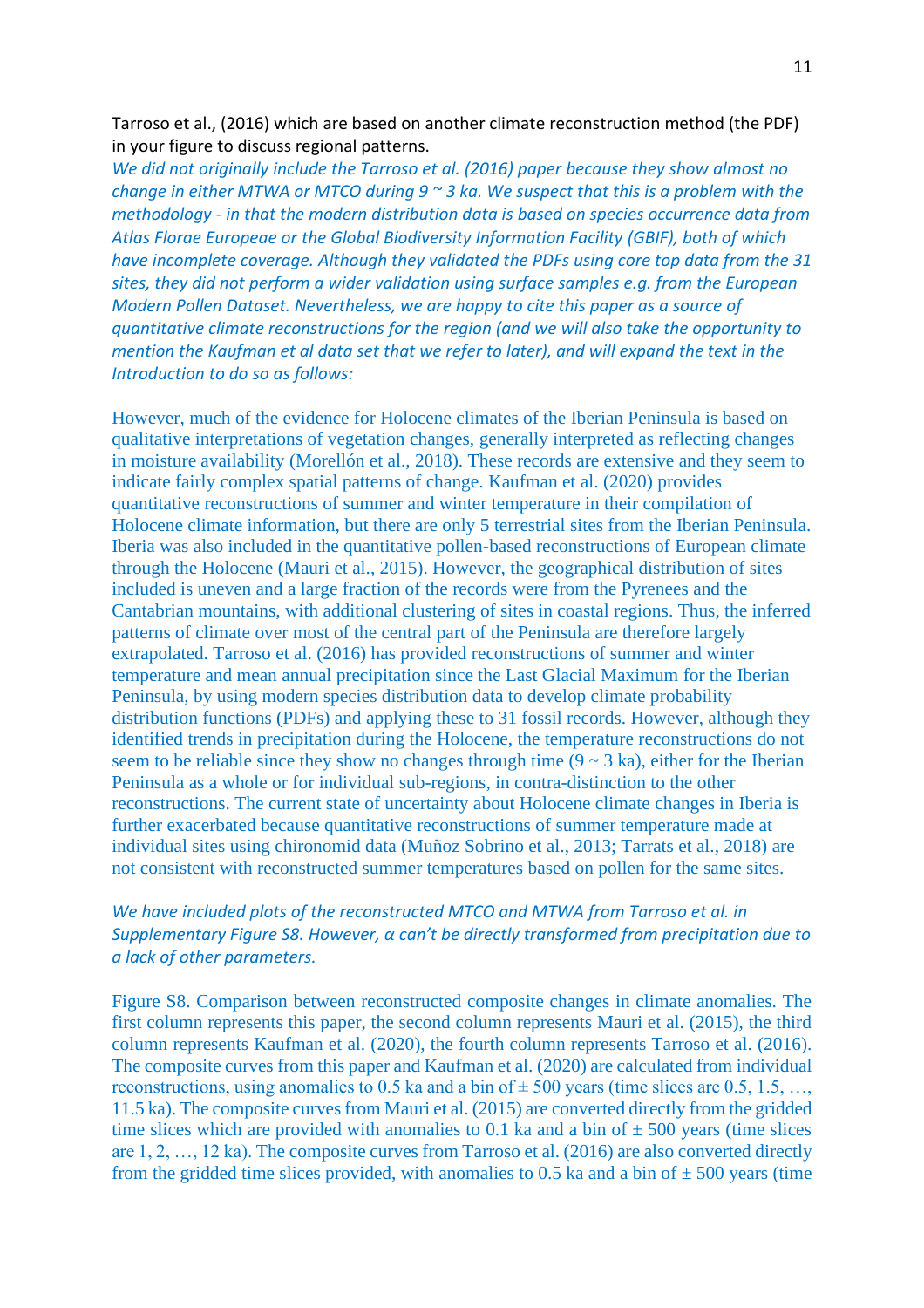slices are 3, 4, …, 12 ka). Note that Tarroso et al. (2016) applied a smoothing to the data such that the plots in the paper do not show the excursion in MTWA at 8 ka. In all of the plots, the black lines show mean values across sites, with vertical line bars showing the standard deviation of mean values using 1000 bootstrap cycles of site/grid resampling.

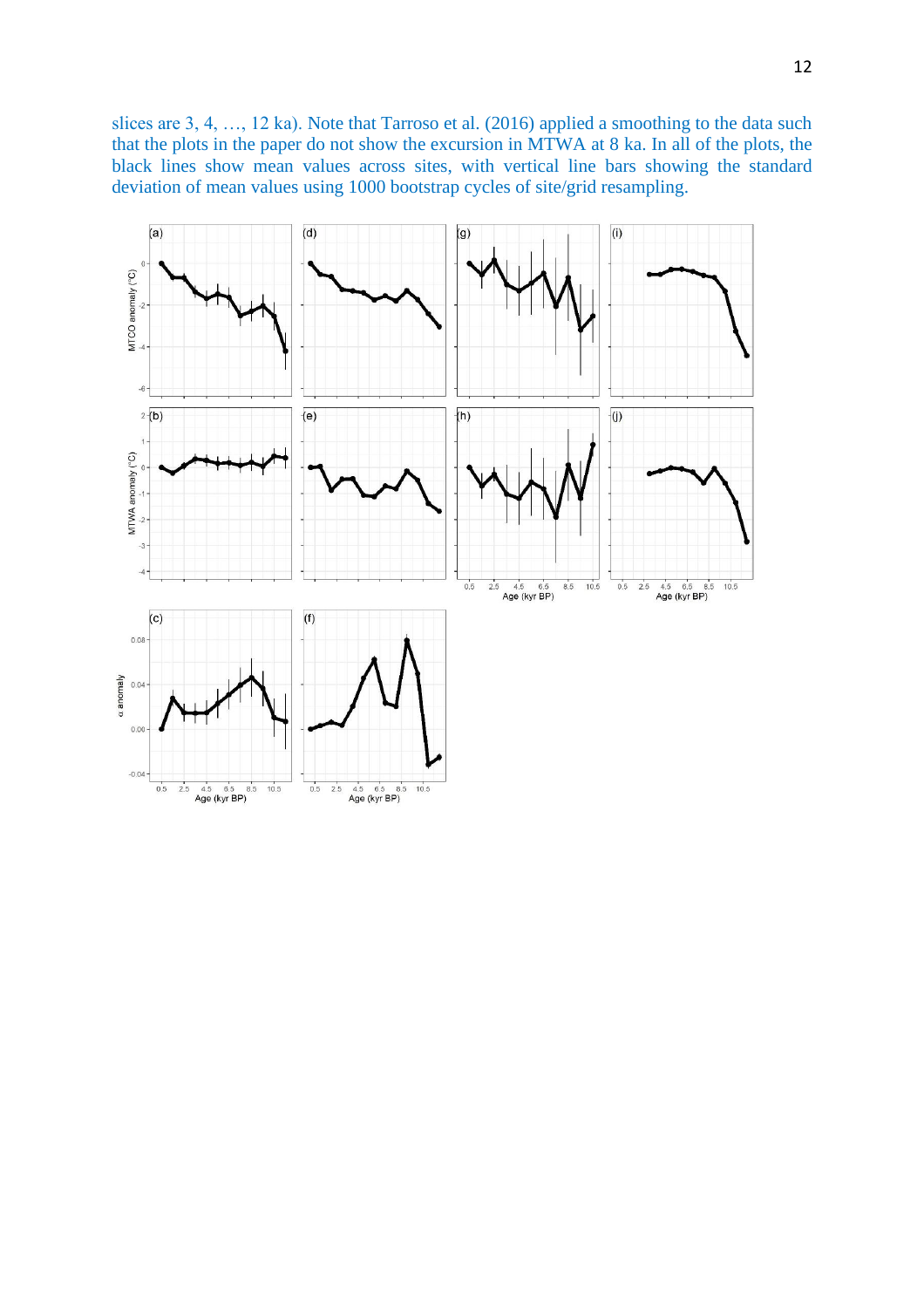# *We will revise the Discussion section to include a comparison of these results with our reconstructions, as follows:*

We have shown that there was a gradual increase in MTCO over the Holocene, both for most of the individual sites represented in the data set and for Iberia as a whole. Colder winters in southern Europe during the mid-Holocene (6 ka) are a feature of many earlier reconstructions (e.g. Cheddadi et al., 1997; Wu et al., 2007). A general warming trend over the Holocene is seen in gridded reconstructions of winter season (December, January, February) temperatures as reconstructed using the modern analogue approach by Mauri et al. (2015), although there is somewhat less millennial-scale variability in these reconstructions (SI Fig. S8). Nevertheless, their reconstructions show a cooling of 3°C in the early Holocene comparable in magnitude to the ca 4°C cooling at 11.5 ka reconstructed here. Although they show conditions slightly cooler than present persisting up to 1 ka, the differences are very small (ca 0.5°C) after 2 ka, again consistent with our reconstructions of MTCO similar to present by 2.5 ka. Quantitative reconstructions of winter temperature for the 5 terrestrial sites from the Iberian Peninsula in the Kaufman et al. (2020) compilation all show a general trend of winter warming over the Holocene, but the magnitude of the change at some of the individual sites is much larger (ca 10°C) and there is no assessment of the uncertainty on these reconstructions. The composite curve of Kaufman et al. (2020) shows an increasing trend in MTCO through the Holocene although with large uncertainties (SI Fig. S8). In contrast to the consistency of the increasing trend in MTCO during the Holocene between our reconstructions and those of Mauri et al. (2015) and Kaufman et al. (2020), there is no discernible trend in MTCO during the Holocene reconstruction of Tarroso et al. (2016). Indeed, there is no significant change in their MTCO values after ca 9 ka, either for the Peninsula as a whole (SI Fig. S8) or for any of the four sub-regions they considered.

#### *When discussing the MTWA trends, we will add:*

The differences between the three data sets probably reflect differences in the number of records used, but the lack of coherency points to there not being a strong, regionally coherent signal of summer temperature changes during the Holocene. Tarroso et al (2016) also showed no significant changes in MTWA after ca 9 ka (SI Fig. S8).

*The Dormoy et al (2009), Combourieu-Nebout et al., (2013), Jalali et al. (2016) and Di Rita et al (2018) papers do not provide reconstructions from terrestrial sites from the Iberian Peninsula, although Demoy et al (2009) and Di Rita et al (2018) include reconstructions respectively for one/two marine records south of Iberia. Given our focus on the climate gradients across the Iberian Peninsula, it does not seem appropriate to cite these papers. A pan-Mediterranean analysis of changes in temperature and moisture gradients during the Holocene is beyond the scope of the current paper.*

# The synthesis figure (S8) must be updated and added in the text not in supplementary. *We have updated this Figure to include the Tarroso et al. (2016) curves for MTWA and MTCO. However, we do not think it is necessary to move this Figure into the main text. Our purpose here is to discuss the degree to which our reconstructions are consistent (or not) with previous reconstructions, but we are not aiming to provide detailed comparisons of the methods used or to evaluate which of these reconstructions is most accurate.*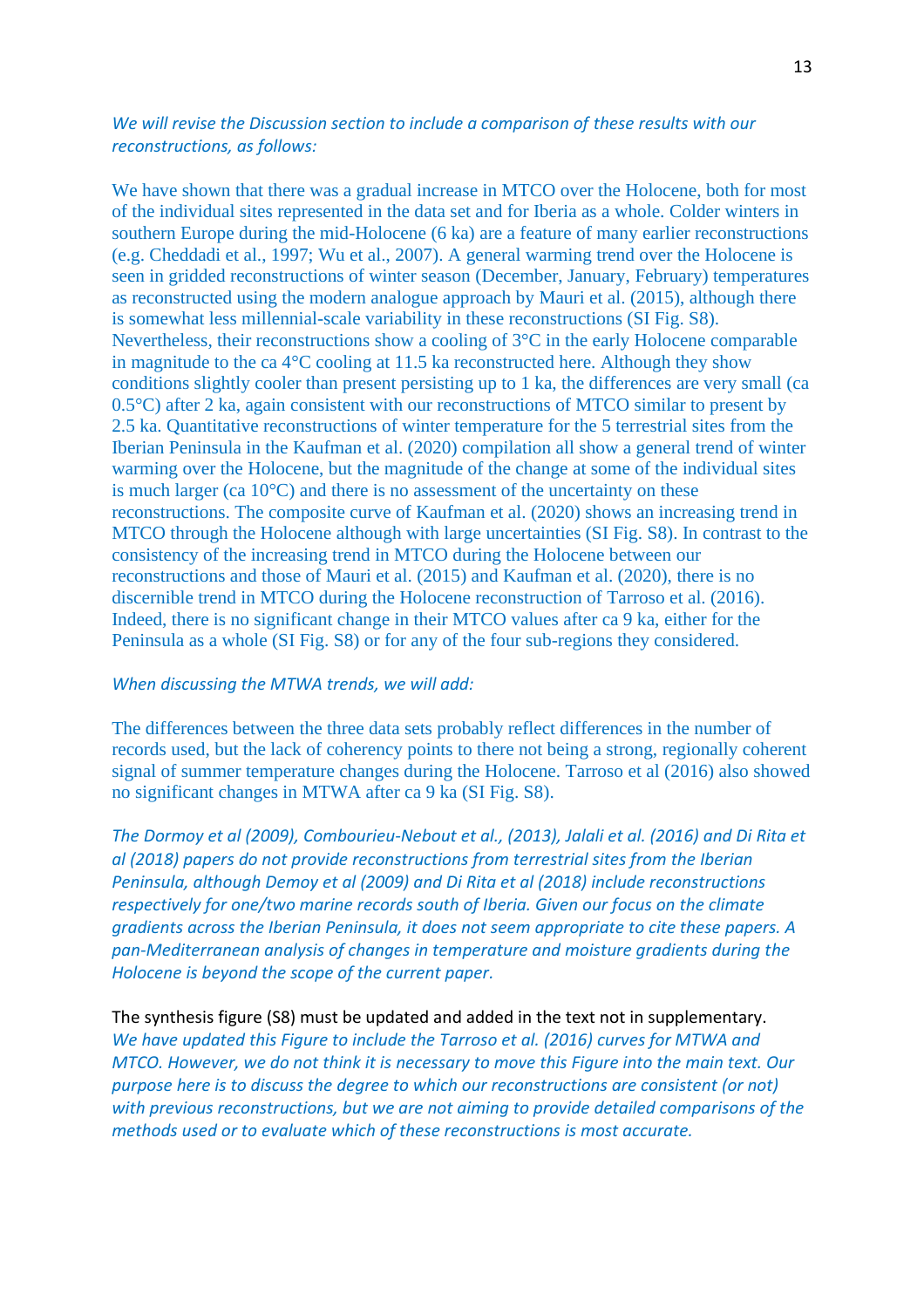The discussion part on the  $CO<sub>2</sub>$  impact must be removed, as you work on the Holocene not on the Late glacial or LGM.

*We disagree. We include this because we have previously published on the potential impact of CO<sup>2</sup> on quantitative climate reconstructions based on modern training data sets, and furthermore have developed a robust method to account for this based on known plant physiology responses linking ambient CO<sup>2</sup> levels with changing water use efficiency. Our point here is that this will have an impact, even during the Holocene (see e.g. Figure 6 in Wei et al, 2019). However, the impact of a 40 ppm reduction in CO<sup>2</sup> on reconstructed moisture is less than the uncertainties in our Holocene reconstructions, and will not affect the reconstruction of changes in the west-east gradient, and this is why we do not make this correction in the current analyses. Rather than removing this text, we will clarify why it could be an issue and why we do not think it important for the conclusions of the current paper as follows:*

Nevertheless, climate is not the only driver of vegetation changes. On glacial-interglacial timescales, changes in  $CO<sub>2</sub>$  have a direct impact on plant physiological processes and reductions in plant water-use efficiency at low  $CO<sub>2</sub>$  result in vegetation appearing to reflect drier conditions than were experienced in reality (Farquhar, 1997; Gerhart and Ward, 2010; Prentice et al., 2017; Prentice and Harrison, 2009). The difference between post- and preindustrial CO<sub>2</sub> levels could also influence the reliability of moisture reconstructions based on modern training data sets. However, the change in  $CO<sub>2</sub>$  over the Holocene was only 40 ppm. Prentice et al. (2022) shows that this change relative to modern levels has only a small impact on pollen-based reconstructed moisture indices. The magnitude of this impact is within the uncertainties on our reconstructions. Furthermore, accounting for the effect of this change in CO<sup>2</sup> or not won't affect the reconstructed west-east gradient through time. Therefore, we have not accounted for the impact of changing  $CO_2$  in our reconstructions of  $\alpha$ , although there are techniques to do this (Prentice et al., 2011, 2017; Wei et al., 2021).

### *We will update the Prentice et al. reference, originally given as 2021, to 2022.*

# You may replace this part by a more in depth discussion on data model comparison (too short!) and atmospheric circulation process.

*The key point that we want to make in referring to climate model simulations is that they do not show increased moisture advection and this is why the simulated changes in summer temperature are inconsistent with the reconstructions. This point has been made before in the papers we cite with respect to mid-Holocene changes across Europe and in central Eurasia. We do not need to make detailed data-model comparisons for this. Nevertheless, we will expand the Discussion to make the evidence clearer, as follows:* 

We have shown that stronger moisture advection is not a feature of transient climate model simulations of the Holocene, which may explain why these simulations do not show a strong modification of the insolation-driven changes in summer temperature (Fig. S9). Although the amplitude differs, all of the models show a general decline in summer temperature. The failure of the current generation of climate models to simulate the observed strengthening of moisture transport into Europe and Eurasia during the mid-Holocene has been noted for previous versions of these models (e.g. Bartlein et al., 2017; Mauri et al., 2014) and also shown in Fig. S10. Mauri et al. (2014), for example, showed that climate models participating in the last phase of the Coupled Model Intercomparison Project (CMIP5/PMIP3) were unable to reproduce reconstructed climate patterns over Europe at 6000 yr B.P. and indicated that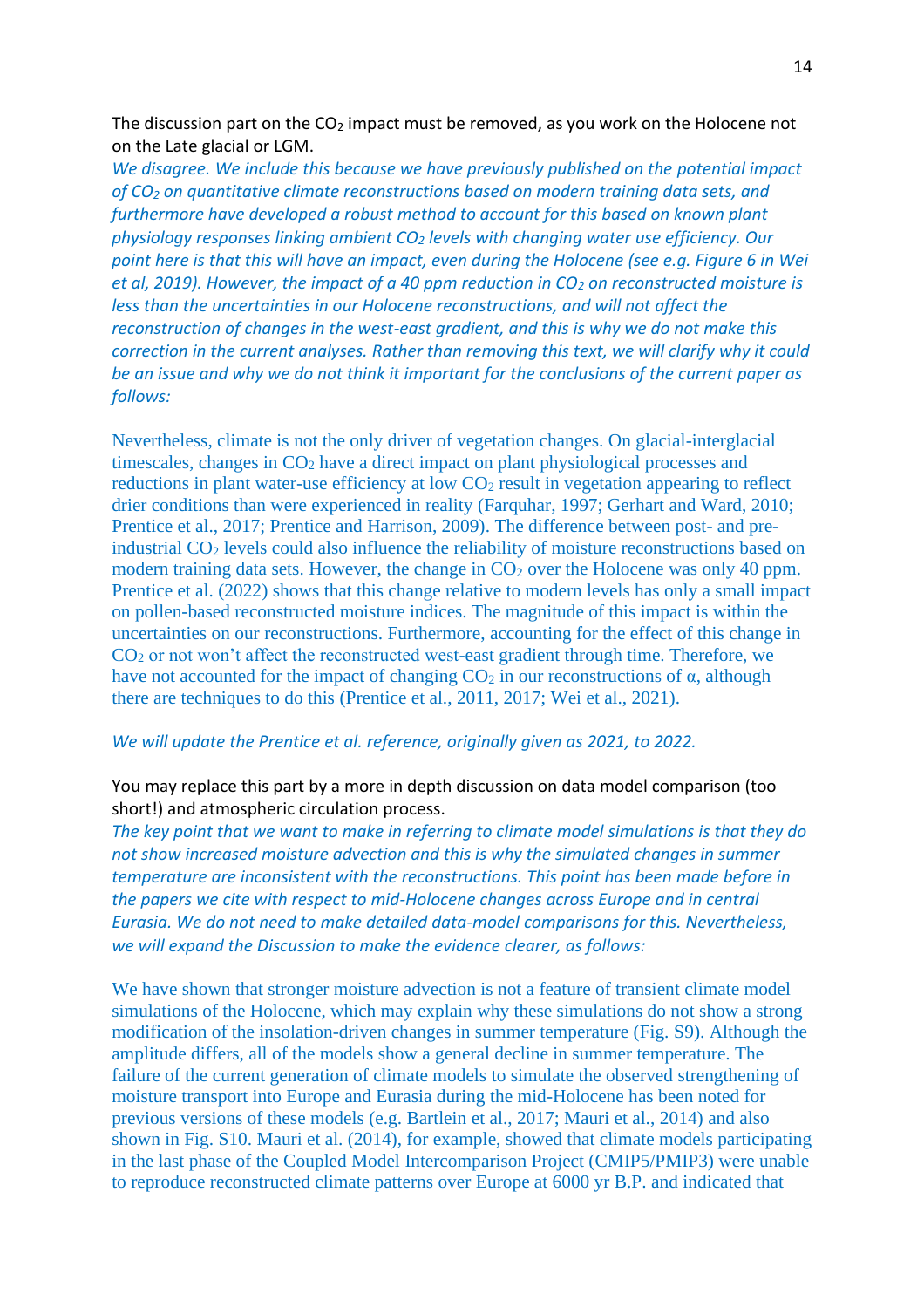this resulted from over-sensitivity to changes in insolation forcing and the failure to simulate increased moisture transport into the continent. Bartlein et al. (2017) showed that the CMIP5/PMIP3 models simulated warmer and drier conditions in mid-continental Eurasia at 6000 yr B.P., inconsistent with palaeo-environmental reconstructions from the region, as a result of the simulated reduction in the zonal temperature gradient which resulted in weaker westerly flow and reduced moisture fluxes into the mid-continent. They also pointed out the strong feedback between drier conditions and summer temperatures. The drying of the midcontinent is also a strong feature of the mid-Holocene simulations made with the current generation of CMIP6/PMIP4 models (Brierley et al., 2020). The persistence of these datamodel mismatches highlights the need for better modelling of land-surface feedbacks on atmospheric circulation and moisture.

## *New reference*

Brierley, C., Zhao, A., Harrison, S.P., Braconnot, P., Williams, C., Thornalley, D., Shi, X., Peterschmitt, J-Y., Ohgaito, R., Kaufman, D.S., Kagayama, M., Hargreaves, J.C., Erb, M., Emile-Geay, J., D'Agostino, R., Chandan, D., Carré, M., Bartlein, P.J., Zheng, W., Zhang, Z., Zhang, Q., Yang, H., Volodin, E.M., Routsen, C., Peltier, W.R., Otto-Bliesner, B., Morozova, P.A., McKay, N.P., Lohmann, G., LeGrande, A.N., Guo, C., Cao, J., Brady, E., Annan, J.D., Abe-Ouchi, A., 2020. Large-scale features and evaluation of the PMIP4-CMIP6 *midHolocene* simulations. *Climate of the Past* 16: 1847-1872.

Fig S10. The difference between the westmost and eastmost simulated mean daily precipitation in Iberian Peninsula between 8 ka and 0 ka, smoothed using 100 year bins. Here BP means before 1950 AD. The black lines represent Max Planck Institute Earth System Model (MPI) simulations, the red lines represent Alfred Wagner Insitute Earth System Model (AWI) simulations, the blue lines represent Institut Pierre Simon Laplace Climate Model (IPSL-CM5) TR5AS simulations, the orange lines represent Institut Pierre Simon Laplace Climate Model (IPSL-CM6) TR6AV simulations.

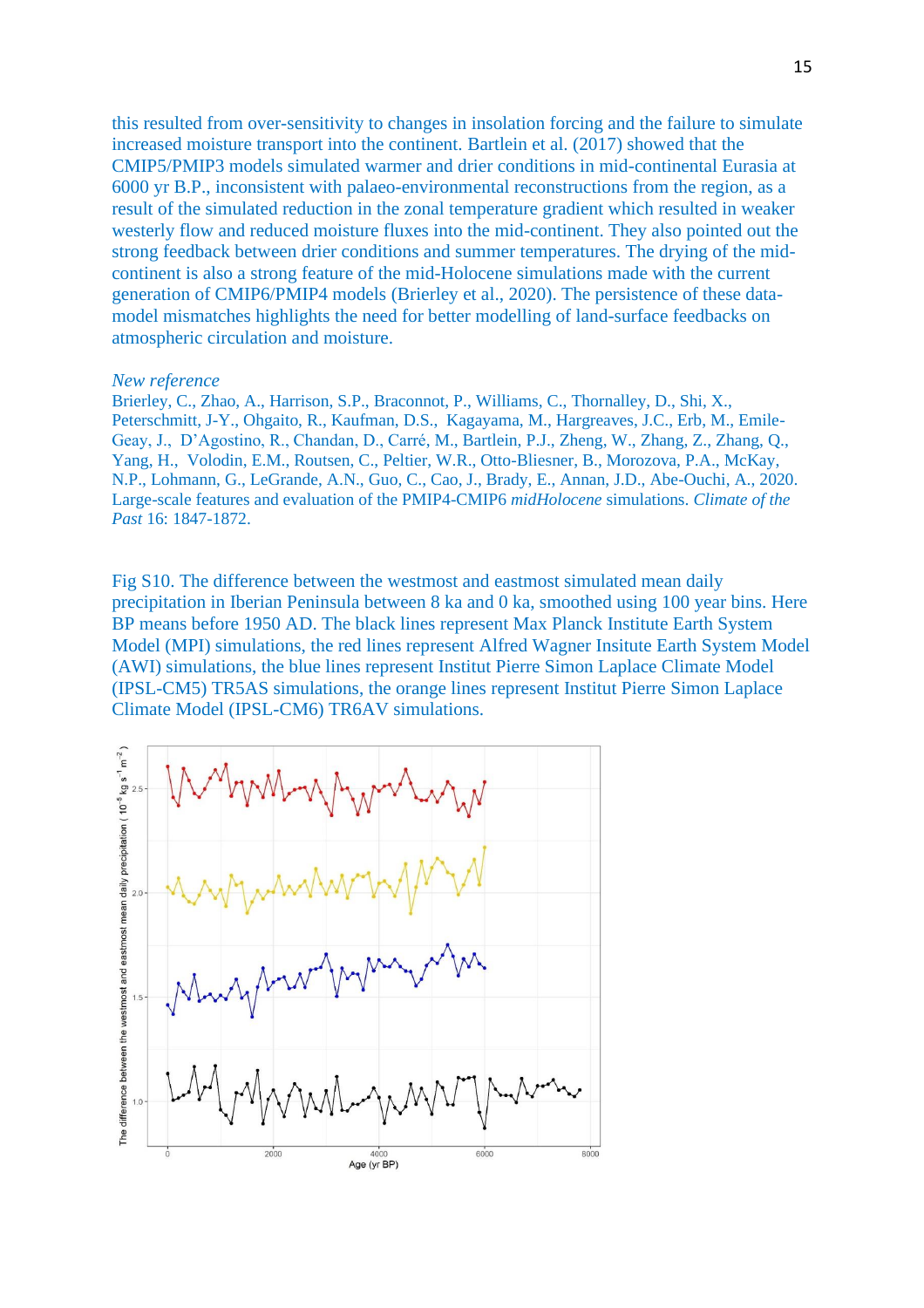-How do you calculate alpha? A ref is needed. How do you explain values above 1?

*The calculation of α is based on the Priestley-Taylor formulation and as such has a range between 0 and 1.26 (see Davis et al., 2017 and Supplementary Material 3 in Liu et al., 2020). As explained in the revised text about the climate data given in response to an earlier comment about these data, we derived site-based climate values from Harrison et al. (2019) and we calculated α from the MI values provided in that data set, using the following equation:*

$$
\alpha = 1.26 \cdot MI \cdot \left( 1 + \frac{1}{MI} - \left( 1 + \left( \frac{1}{MI} \right)^{\omega} \right)^{\frac{1}{\omega}} \right)
$$

*using a value for ω of 3, as in Liu et al. (2020).*

- I don't agree with your sentence p 2, line 47 "much of the evidence of the Holocene climates is based on qualitative interpretations of vegetation changes...". A lot of other proxies are available: speleothems, chironomids, alkenones... all give independent **values** of climate parameters.

*We were not precise enough here. We are in fact referring to the evidence for Holocene climates of the Iberian Peninsula. There are two quantitative chironomid reconstructions from Iberia, and we do indeed compare our reconstructions with these (lines 186 et seq). There are speleothem records from Iberia, but these provide information about oxygen isotopic changes. While these are used to infer changes in precipitation and (in some cases) temperature, they are not a direct quantitative estimate of the climate parameters, and indeed in some cases it is difficult to infer what specifically is driving the changes in isotopic composition (see e.g. Parker et al., 2021). There are alkenone records from the seas around Iberia, but these provide estimates of sea-surface temperature and so are not directly comparable with our reconstructions. We will make the meaning of this sentence clearer as follows:*

However, much of the evidence for Holocene climates of the Iberian Peninsula is based on qualitative interpretations of vegetation changes, generally interpreted as reflecting changes in moisture availability (Morellón et al., 2018). These records are extensive, they seem to indicate fairly complex spatial patterns of change.

-- I don't agree with your sentence p 2, line 51 "most of the ca 50 sites from Iberia (Mauri et al 2015) were from the Pyrenees...". Please check and correct: in the Mauri's paper, at least 25 sites of the Iberian Peninsula are not from Pyrenean area and are not extrapolated! *Since this is a gridded data set, and there are large areas of the Peninsula which are not represented in the Mauri et al data set, the inferred patterns of change are indeed extrapolated. A substantial proportion of the sites in the data set are from the Pyrenees and the Cantabrian mountains. The rather "blobby" reconstructions for Iberia in this paper compared to other parts of Europe suggest that individual sites are playing a large role in*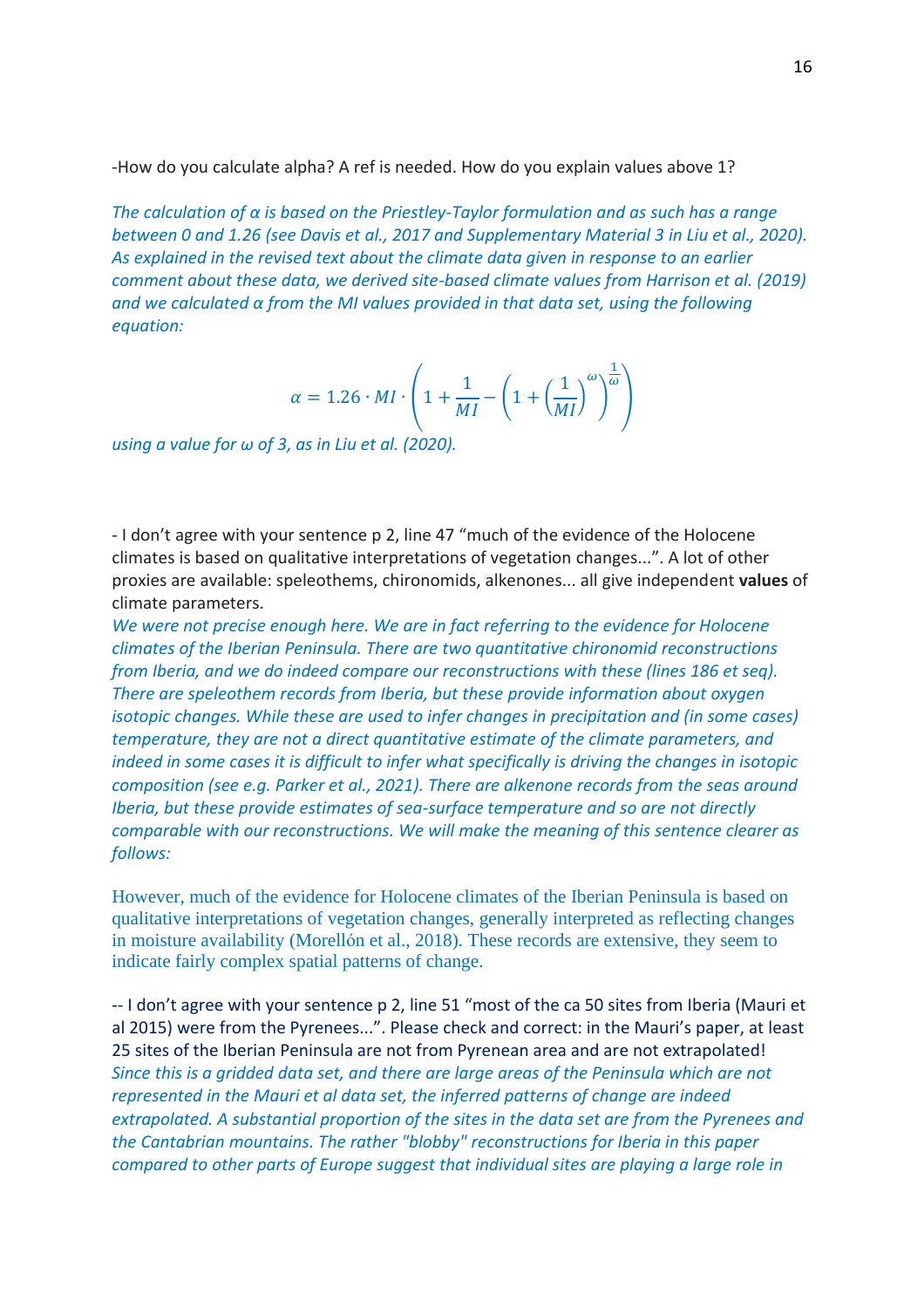*the extrapolated surfaces. We will be more precise in our description of the data set and the importance of site distribution in creating gridded surfaces, as follows:*

Iberia was also included in the quantitative pollen-based reconstructions of European climate through the Holocene (Mauri et al., 2015). However, the geographical distribution of sites included is uneven and a large fraction of the records were from the Pyrenees and the Cantabrian mountains, with additional clustering of sites in coastal regions. Thus, the inferred patterns of climate over most of the Peninsula are largely extrapolated.

- Some MTWA and MTCO anomalies values are very low for the Holocene period, especially for the last 6 ka: for example, some sites indicate -7° for MTWA (figs S5, S7), it's too low. Could you check your reconstructions?

*There are indeed three individual data points that indicate values of -7° for MTWA (figs S5, S7). These individual samples may be depauperate or otherwise unreliable. In previous work (e.g. Wei et al., 2021) we have removed suspect samples of this sort. In the absence of evidence to exclude these specific samples, we have not excluded them here. However, their contribution to the composite curve is negligible.*

- How do you take into account human impact in your modern and fossil pollen data? Usually, we consider that the reconstruction of past climate for the last 2000 years is biased by human impact (check the IPA).

*We have removed introduced and cultivated species from our training data set (see revised text describing this data set above) in order to focus on species that can be expected to be diagnostic of climate. We do not otherwise take account of potential human impact on the pollen assemblages. Attempts to quantify human impacts on the vegetation of Europe (e.g. Marquer et al., 2017; Roberts et al., 2018) have only limited coverage for Iberia, although they do imply that major anthropogenic changes in forest cover in northern Iberia occurred only in the last 2-3000 years. There is no obvious break in our reconstructions at this time that would suggest they are less reliable because of human influence.* 

### - fig S9: what is PACMEDY, please explain or add a reference.

*PACMEDY was the "PAleao-Constraints on Monsoon Evolution and Dynamics" project which coordinated the transient climate models simulations. Rather than adding a reference to the project, we will add the references to the publications describing the individual simulations to Supplementary, as follows:*

We compared our reconstructions to outputs from four transient climate model simulations run as part of the "PAleao-Constraints on Monsoon Evolution and Dynamics" (PACMEDY) project [\(https://pacmedy.lsce.ipsl.fr/wiki/doku.php\)](https://pacmedy.lsce.ipsl.fr/wiki/doku.php): version 1.2 of the MPI (Max Planck Institute) Earth System model (Dallmeyer et al., 2020), version 2 of the AWI (Alfred Wegener Institute) Earth System model (Sidorenko et al., 2019), a version of the IPSL (Institut Pierre Simon Laplace) Earth system model with prescribed vegetation (IPSL-CM5, TR5AS), and one with a dynamic vegetation module (IPSL-CM6, TR6AV) (Braconnot et al., 2019a, 2019b). The four simulations were forced by evolving orbital parameters and greenhouse gas concentrations. The four models have different spatial resolution, with the finest resolution